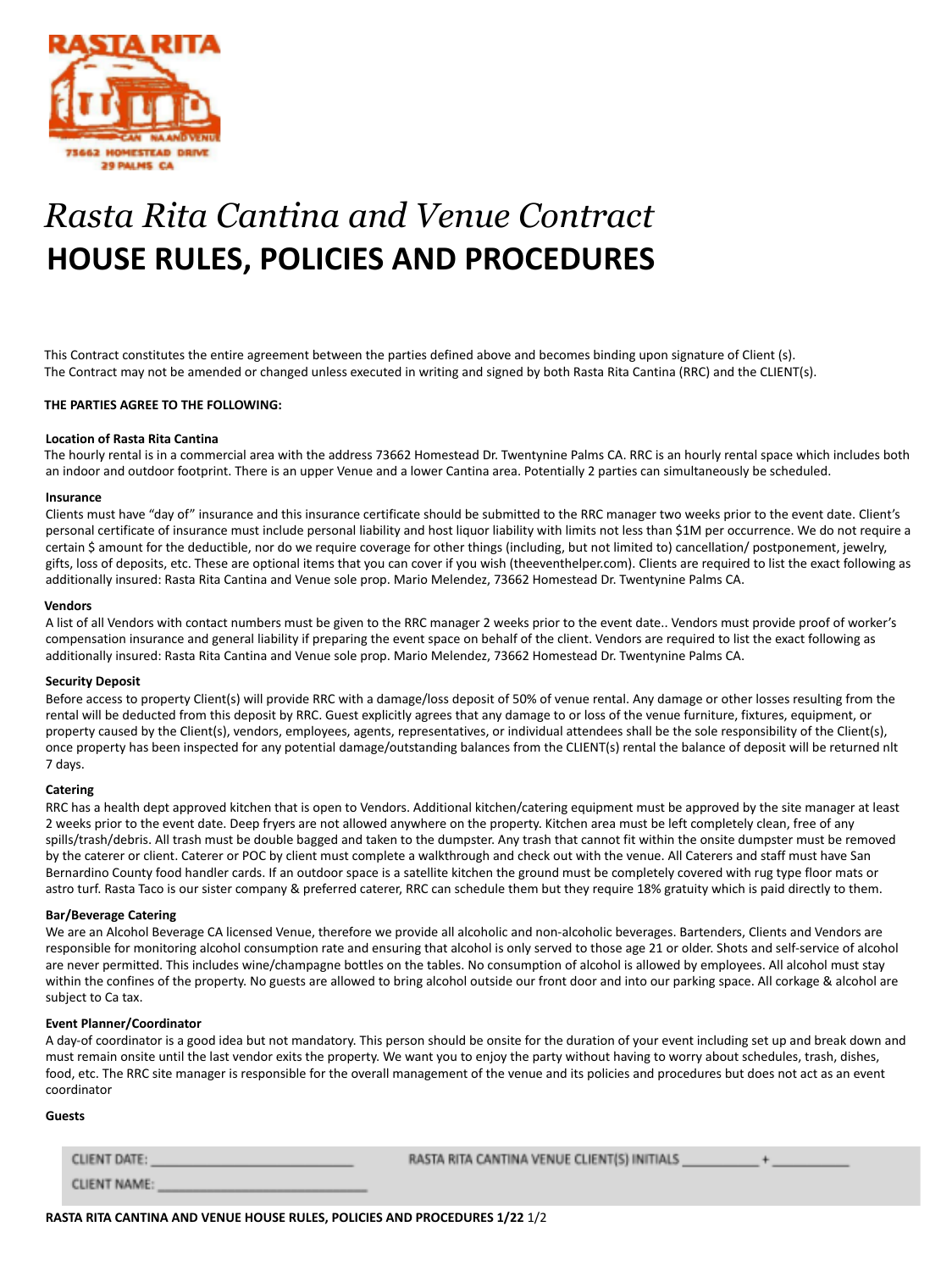The term "guests" shall refer to any people other than the CLIENT(s) who are present at Rasta Rita Cantina, RRC at the invitation of or with the permission of the CLIENT(s), including but not limited to guests, hired help, employees and delivery persons, and other persons who are intentionally permitted access to RRC before, during and after the RENTAL and until such time as CLIENT(s) has completely vacated and surrendered the premises.

# **Restrooms**

Client(s) understands there are 3 ADA restrooms in the cantina. Only tissue is to be placed in toilets. Clients will be responsible for plumbing issues that may occur due to failure to comply with this policy. RRC will supply soap, paper towels and toilet paper.

# **Photography**

We would appreciate access to any photography/videography shots for use on our website and for other promotional means. We also welcome you to tag us @rastaritacantina on Instagram. We frequently take pictures during events, please notify us if you do not desire this.

# **Security**

RRC cannot be held responsible for safekeeping of equipment, supplies, written materials or any other valuable items left on the property. Client and all guest attendees are responsible to provide security of any such aforementioned items and assumes the responsibility for loss thereof.

# **Smoking + Flame, Fire & Candle Policy - No Open Candle Flames**

Absolutely no smoking or vaping are permitted in the rental areas. Cigarette butts must be placed in designated receptacles and not on the ground or concrete to avoid additional cleaning fees.

#### **House Sound System/ DJ Policies**

The Dj or live band must sign a copy of the house rules and be approved by RRC at least 30 days prior to the event. It is required for the DJ or band to check in with the site manager prior to setting up equipment. RRC is equipped with a DJ Bluetooth Bose speaker. Additional audio equipment is allowed with approval from the site manager within 30 days prior to the event date. DJ is allowed to play music up to 1 hour prior to the contracted time, but the audio volume is left to the discretion of the site manager. Decibel device available.

# **Animals**

Pets of clients, event staff, or guests are strictly prohibited on property at any time, except in instances where clients or guests use a registered service dog. This exception is made with written RRC pre-approval only, so please notify us in advance.

# **Children**

Age 2-10. Babysitter is always recommended.

# **Rentals, Décor & Personal Items**

All items: personal, rentals and decor, etc. must be removed by the end of your Event rental. If using RRC chairs/tables they must be set up by client or POC and placed back in storage clean & neat at the end of your event. Decorations may not be attached to any structure or surface with tape, wire, nails, screws or other fasteners that could cause damage, unless permitted by the Manager. Birdseed, rice, confetti, flower petals, balloons, glitter, pyrotechnics, and sparklers are not permitted anywhere on the property.

# **Duty to Supervise Unruly Guests**

Client(s) acknowledges they have the sole and exclusive duty to supervise any and all persons who are granted or permitted access to the venue and to ensure that such persons conduct themselves in accordance with the terms of this agreement and the rules, regardless of whether such persons are Client(s) representatives or guests. Rasta Rita Cantina does not assume any responsibility for the conduct of the Client(s), any Client representative or any guest, nor shall Rasta Rita Cantina RRC have any duty to supervise Client(s), their representatives, or Guests. Rasta Rita shall have the right to remove any person(s) from the venue or to deny any person(s) access to the venue at any time at their discretion. Anyone who appears to be intoxicated, impaired or under the influence of other legal or illegal substances, or who is engaged in disorderly conduct (including profane or abusive language or threatening behavior), dangerous, unsafe, intimidating or illegal acts including but not limited to assault, battery, vandalism, graffiti, theft or property damage must be removed from the venue immediately, and Client(s) shall be responsible for promptly contacting law enforcement officials to assist as necessary or appropriate.

#### **Limitation of Liability**

In no event shall Rasta Rita Cantina RRC, or any of their agents, representatives, principals, employees, officers, directors and affiliates be liable to you or any third party for any indirect, incidental, consequential, special, punitive or exemplary, or any similar damages, including, without limitation: lost profits, loss of revenue or income, cost of capital, or loss of business reputation or opportunity, as to any matter under, relating to, or arising out of the event or the transactions contemplated by this agreement, whether in Contract, tort or otherwise.

#### **Termination**

It is understood and agreed that should your group fail to adhere to all rules, policies and conform to the proper use of the buildings and facilities, Rasta Rita Cantina, RRC, may, at its discretion, terminate this agreement and require the renting parties to vacate the property, forfeiting any and all fees and monies. Weapons, flammable substances, toxic or hazardous substances, controlled substances and all other illegal or dangerous items of any kind or nature are strictly prohibited and may not at any time be brought into the venue. It is understood that it shall be Client(s) sole and exclusive responsibility to ensure that such items are not brought into the venue and Client(s) shall bear full criminal, civil and other legal responsibility for the same.

**Attorney's Fees Venue and Jurisdiction** If any action or proceeding, including mediation or arbitration, is initiated relating to the provisions of this Contract or any default under this Contract, the prevailing party in such action or proceeding shall be entitled to all of its reasonable expenses, including costs and attorney's fees. If there is any dispute between the parties hereto, venue and jurisdiction shall be vested exclusively in the municipal or superior courts of the County of San Bernardino, California.

# "Our goal is to create a memorable experience"

RASTA RITA CANTINA VENUE CLIENT(S) INITIALS

CLIENT DATE:

CLIENT NAME: